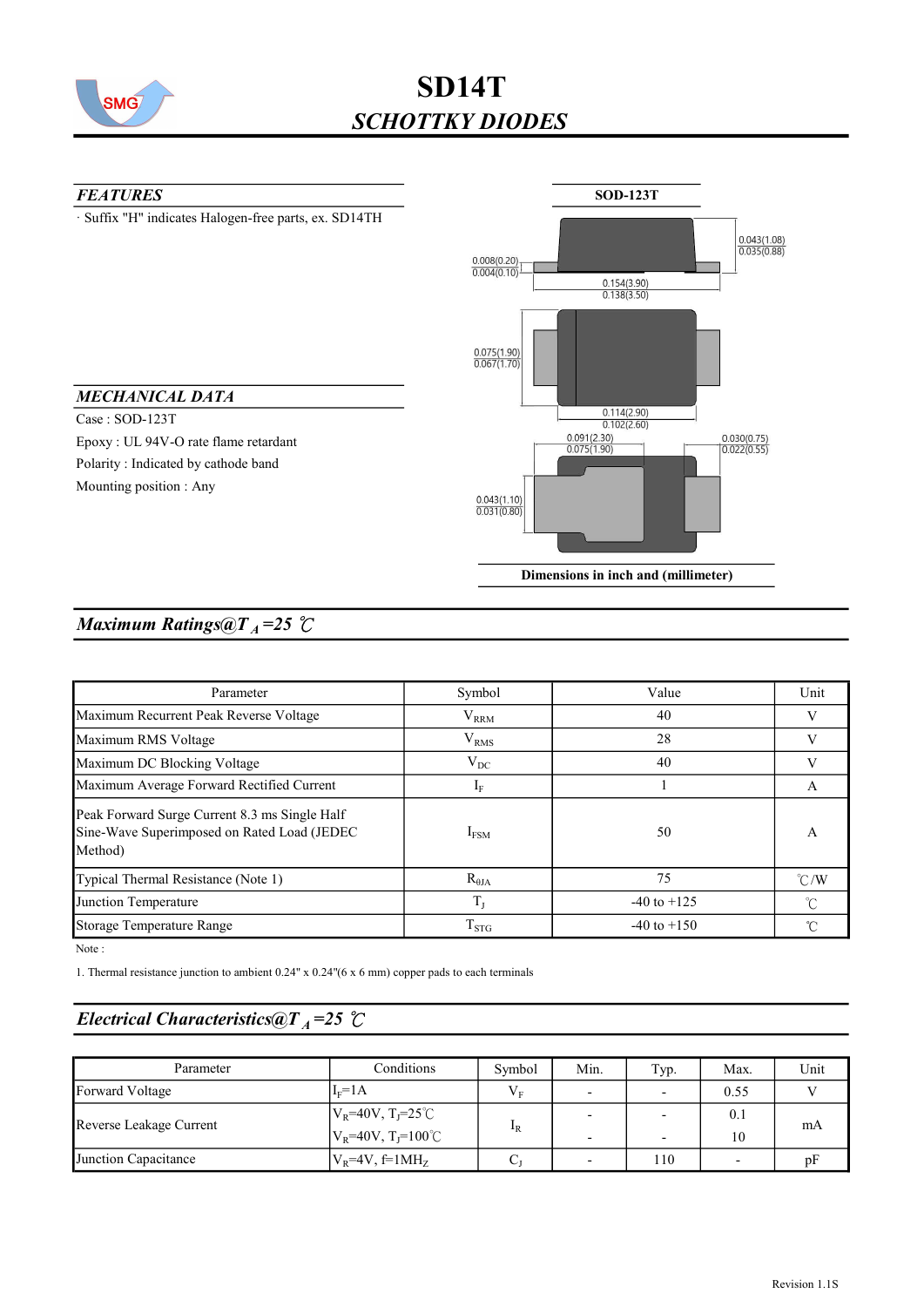

SCHOTTKY DIODES SD14T

#### Typical Characteristics

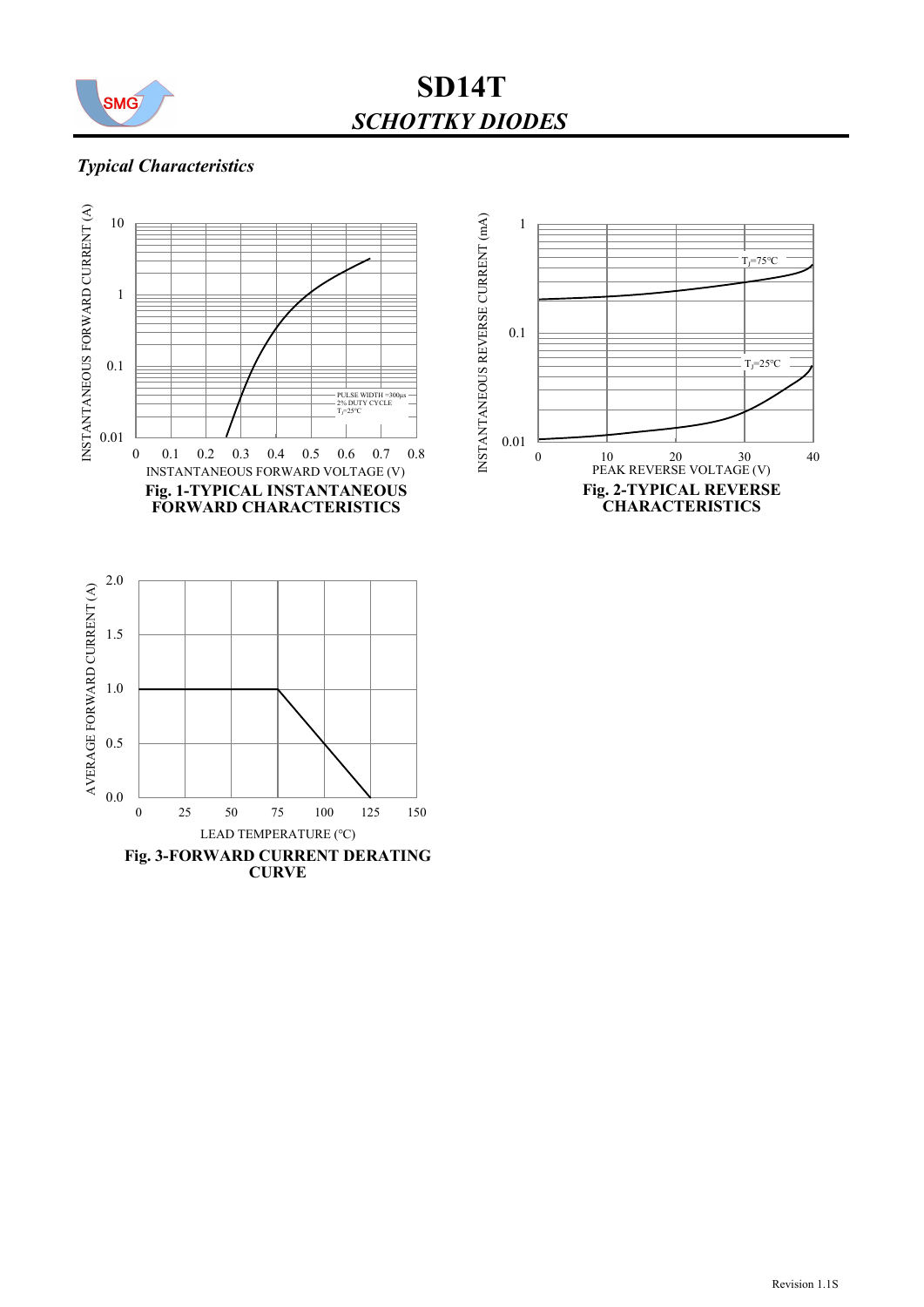

### TAPE & REEL SPECIFICATION



| Item                   | <b>Symbol</b> | <b>SOD-123T</b>   |
|------------------------|---------------|-------------------|
| Carrier width          | $A_0$         | $2.15 \pm 0.15$   |
| Carrier length         | $B_0$         | $4.15 \pm 0.15$   |
| Carrier depth          | K             | $1.90 \pm 0.10$   |
| Sprocket hole          | d             | $1.50 \pm 0.10$   |
| Reel outside diameter  | D             | $178.00 \pm 2.00$ |
| Feed hole width        | $D_0$         | $13.00 \pm 0.50$  |
| Reel inner diameter    | $D_1$         | MIN. 50.00        |
| Sprocke hole position  | E             | $1.75 \pm 0.10$   |
| Punch hole position    | F             | $3.50 \pm 0.10$   |
| Sprocke hole pitch     | $P_0$         | $4.00 \pm 0.10$   |
| Punch hole pitch       | $P_1$         | $4.00 \pm 0.10$   |
| Embossment center      | $P_2$         | $2.00 \pm 0.10$   |
| Overall tape thickness | T             | MAX. 0.60         |
| Tape width             | W             | MAX. 8.30         |
| Reel width             | W1            | MAX. 14.90        |

## ORDER INFORMATION

| Package    | Reel Size | Quantity |
|------------|-----------|----------|
| $SOD-123T$ |           | 3,000    |

#### MARKING CODE

| Part Number | Marking Code |  |  |
|-------------|--------------|--|--|
| SD14T       |              |  |  |